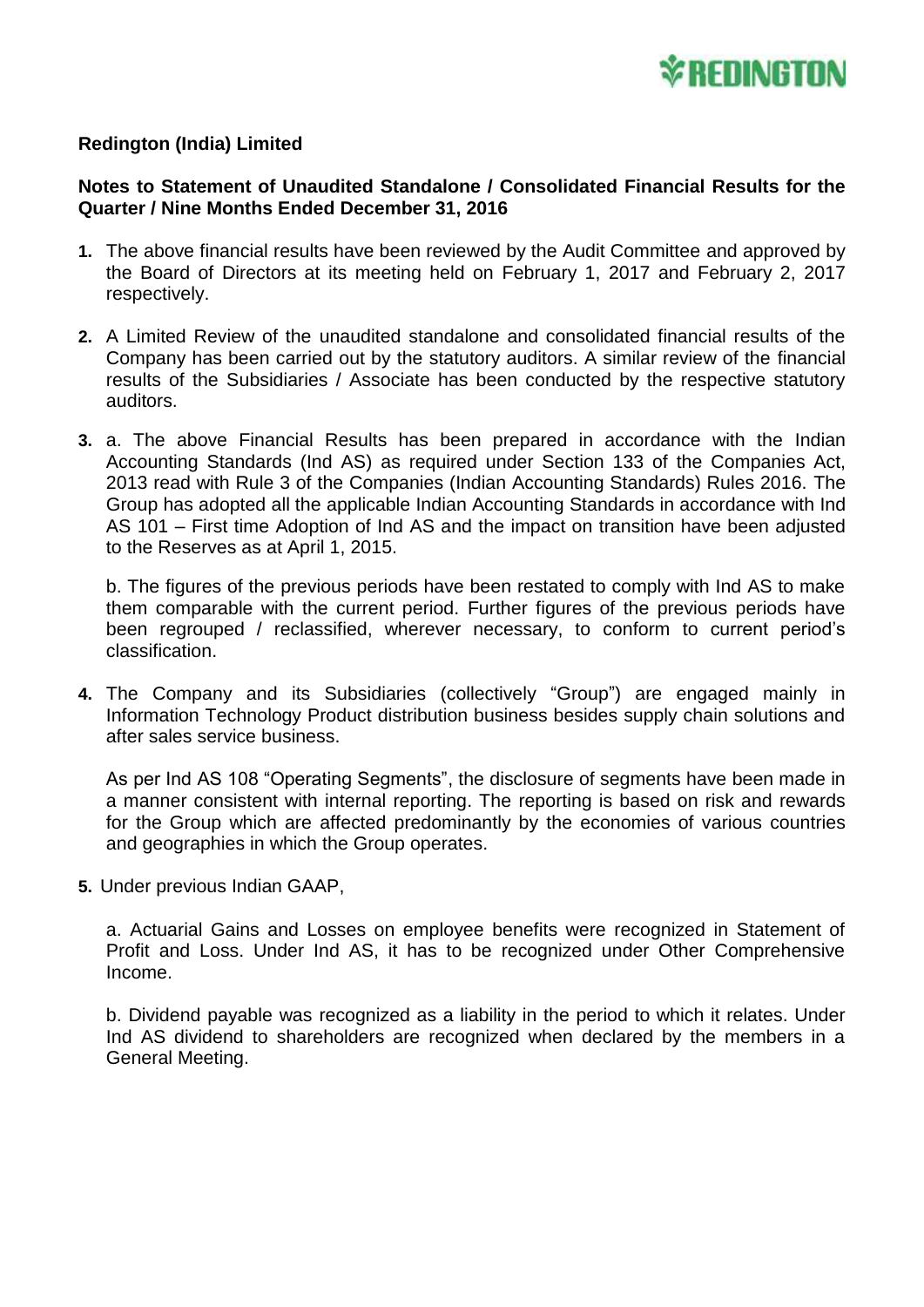

**6.** a. Reconciliation of financial results as reported under previous Indian GAAP and Ind AS are as under:

|                                                                                                   | ₹. In Lakhs             |                                        |                       |                         |                                        |                       |
|---------------------------------------------------------------------------------------------------|-------------------------|----------------------------------------|-----------------------|-------------------------|----------------------------------------|-----------------------|
|                                                                                                   | <b>Standalone</b>       |                                        |                       | <b>Consolidated</b>     |                                        |                       |
| <b>Particulars</b>                                                                                | Quarter<br><b>Ended</b> | Nine-<br><b>Months</b><br><b>Ended</b> | Year<br><b>Ended</b>  | Quarter<br><b>Ended</b> | Nine-<br><b>Months</b><br><b>Ended</b> | Year<br><b>Ended</b>  |
|                                                                                                   | <b>Dec</b><br>31,2015   | <b>Dec</b><br>31,2015                  | <b>Mar</b><br>31,2016 | <b>Dec</b><br>31,2015   | <b>Dec</b><br>31,2015                  | <b>Mar</b><br>31,2016 |
|                                                                                                   | <b>Unaudited</b>        |                                        |                       |                         |                                        |                       |
| <b>Net Profit After Tax under</b><br><b>Previous Indian GAAP</b>                                  | 5,415                   | 14,895                                 | 18,890                | 11,034                  | 28,811                                 | 42,566                |
| Effect on account of Merger of Nook<br>Micro Distribution Limited (Refer<br>Note 10)              | (193)                   | (641)                                  |                       | 155                     | 472                                    |                       |
| <b>Adjusted Net Profit After Tax</b><br>under Previous Indian GAAP                                | 5,222                   | 14,254                                 | 18,890                | 11,189                  | 29,283                                 | 42,566                |
| <b>Ind AS Adjustments</b>                                                                         |                         |                                        |                       |                         |                                        |                       |
| Actuarial gain on employee<br>defined benefit funds reclassified<br>to other comprehensive income | 31                      | (32)                                   |                       | 37                      | (69)                                   | (65)                  |
| Effect on account of Business<br>combinations prior to transition date                            |                         |                                        |                       | (51)                    | (124)                                  | (172)                 |
| <b>Tax Adjustments</b>                                                                            | (21)                    | 9                                      |                       | (18)                    | 15                                     | 21                    |
| <b>Other Adjustments</b>                                                                          | 28                      | $\overline{2}$                         | (18)                  | 34                      | 25                                     | (17)                  |
| Net Profit After Tax under Ind AS                                                                 | 5,260                   | 14,233                                 | 18,872                | 11,191                  | 29,130                                 | 42,333                |
| Other Comprehensive income (net of<br>taxes)                                                      | (19)                    | 29                                     | $\overline{7}$        | 1,897                   | 9,612                                  | 9,144                 |
| <b>Total Comprehensive income</b><br>under Ind AS attributable to<br><b>Shareholders</b>          | 5,241                   | 14,262                                 | 18,879                | 13,088                  | 38,742                                 | 51,477                |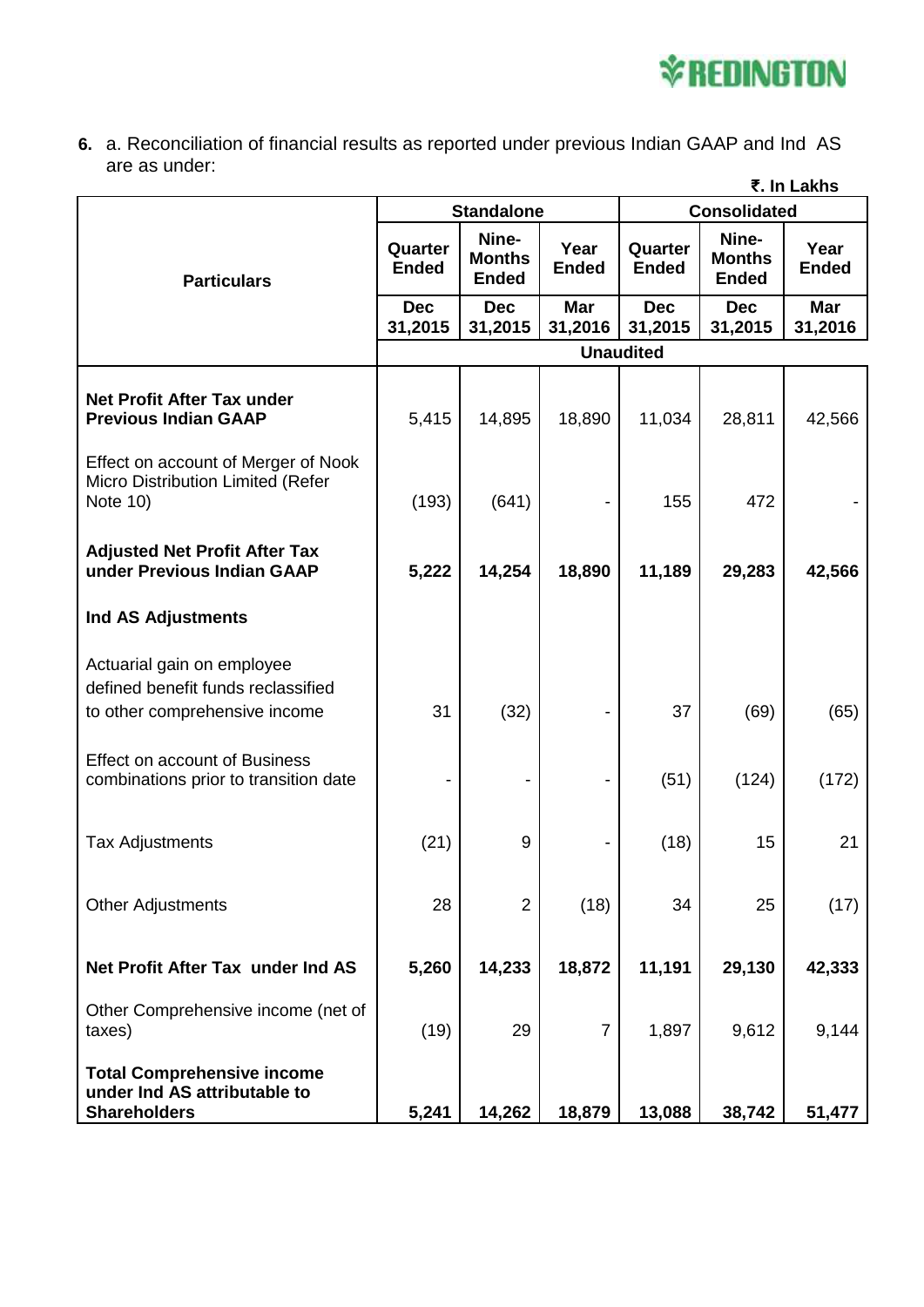

b. Reconciliation of Reserves as at March 31, 2016 as reported under previous Indian GAAP and Ind AS are as under:

|                                                                        |                         | ₹. In Lakhs         |  |
|------------------------------------------------------------------------|-------------------------|---------------------|--|
|                                                                        | As at<br>March 31, 2016 |                     |  |
| <b>Particulars</b>                                                     | <b>Standalone</b>       | <b>Consolidated</b> |  |
|                                                                        | <b>Unaudited</b>        |                     |  |
| Reserves as per previous Indian GAAP                                   | 135,877                 | 270,745             |  |
| Adjustments for:                                                       |                         |                     |  |
| Reversal of Proposed dividend including Dividend tax                   | 9,963                   | 9,963               |  |
| Effect on account of Business combinations prior to<br>transition date |                         | 5,578               |  |
| Tax Adjustments                                                        |                         | 21                  |  |
| <b>Other Adjustments</b>                                               | 7                       | (9)                 |  |
| Reserves as per IND AS                                                 | 145,847                 | 286,298             |  |

- **7.** During the current Quarter, ProConnect Supply Chain Solutions Limited (ProConnect), a Wholly-owned Indian Subsidiary of the Company made an additional investment of ₹327.50 lakhs in its subsidiary, Rajprotim Supply Chain Solutions Limited (RCS). Subsequent to the Quarter, ProConnect, made an additional investment of ₹ 380.00 lakhs in RCS. The current shareholding of ProConnect in RCS is 76%.
- **8.** Tax expense is computed based on the annual effective tax rates for Current Tax and Deferred Tax.
- **9.** Of the options so far granted under ESOP scheme, 80,337 options (including lapsed options) were outstanding as on December 31, 2016.
- **10.** Pursuant to the Hon'ble Madras High Court of Judicature at Madras order dated March 11, 2016, Nook Micro Distribution Limited (Nook), an erstwhile Wholly-owned Subsidiary was amalgamated with the Company with effect from April 1, 2015. Consequently the figures for all the corresponding previous periods have been restated in the financial results.